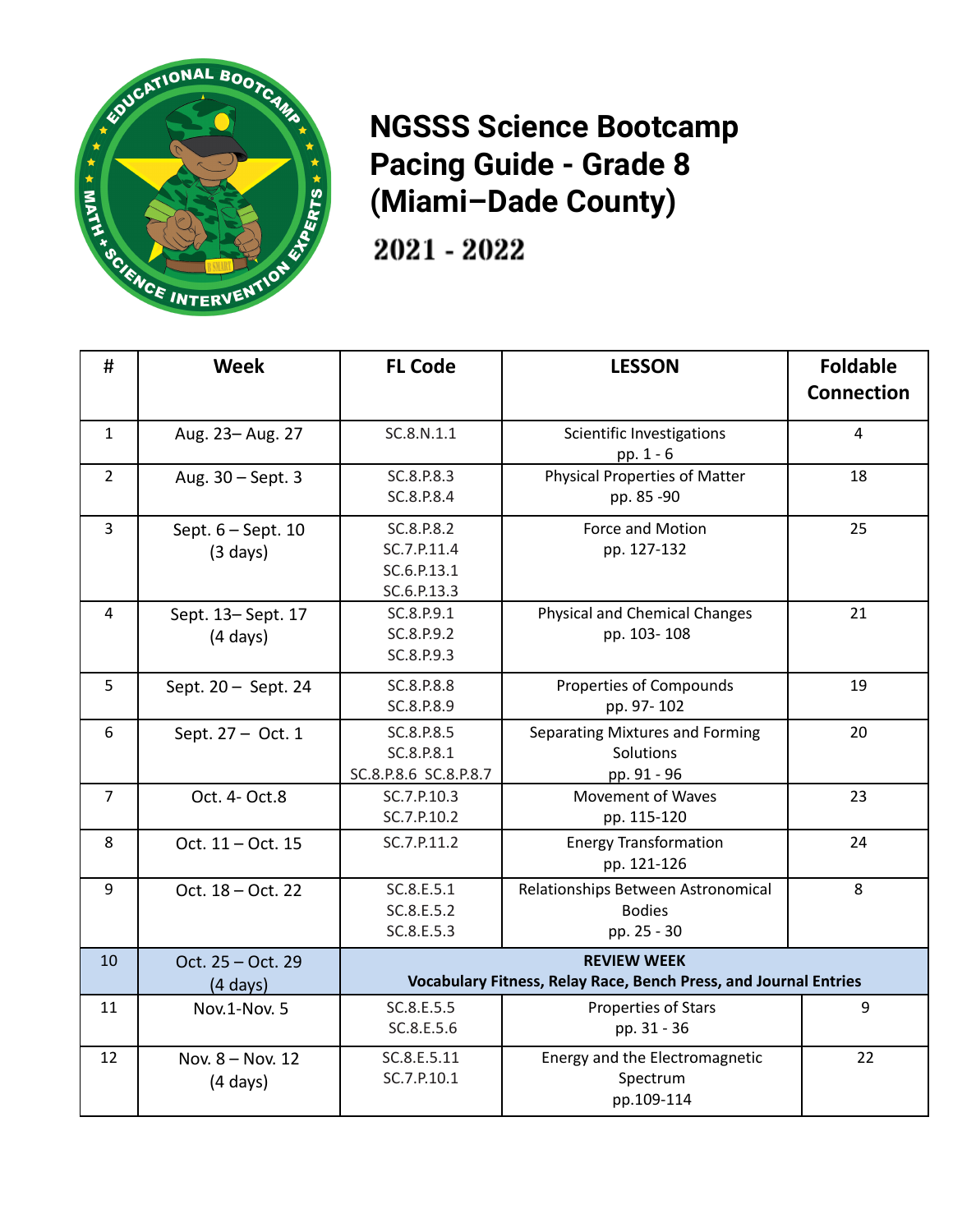| 13 | Nov. 15 - Nov. 19   | SC.8.E.5.4                                                       | Gravity and the Solar System            | 10    |
|----|---------------------|------------------------------------------------------------------|-----------------------------------------|-------|
|    |                     | SC.8.E.5.7                                                       | pp.37 - 42                              |       |
|    |                     | SC.8.E.5.8                                                       |                                         |       |
| 14 | Nov. 22 - Nov. 26   | SC.8.E.5.9                                                       | Interaction Between Objects in Space    |       |
|    | $(2 \text{ days})$  |                                                                  | pp. 43 - 48                             | 11    |
|    | Nov. 29 - Dec.3     | SC.7.L.15.2                                                      | Scientific Theory of Evolution          | 31    |
| 15 |                     |                                                                  | pp.157-162                              |       |
| 16 | Dec. 6- Dec. 10     | SC.6.L.14.1                                                      | Organization and Development of         | 26    |
|    |                     |                                                                  | Organisms                               |       |
|    |                     |                                                                  | pp.133-138                              |       |
| 17 | Dec. 13- Dec. 17    | SC.6.L.14.2                                                      | Cell Theory and Organelles              | 27    |
|    |                     | SC.6.L.14.4                                                      | pp.139-144                              |       |
| 18 | Jan. 3- Jan. 7      | SC.6.L.14.5                                                      | Human Body Systems                      | 28-29 |
|    |                     |                                                                  | pp.145-150                              |       |
| 19 | Jan.10 - Jan.14     | SC.6.L.18.1                                                      | Photosynthesis and Cellular Respiration | 35    |
|    |                     | SC.6.L.18.2                                                      | pp.181-186                              |       |
|    |                     |                                                                  |                                         |       |
| 20 | Jan. 17- Jan. 21    | SC.8.L.18.3                                                      | Matter and Energy Transformations       | 36    |
|    | (3 days)            | SC.8.L.18.4                                                      | pp.187-192                              |       |
| 21 | Jan. 24- Jan. 28    | SC.7.L.16.1                                                      | Determining Hereditary Probabilities    | 32    |
|    |                     |                                                                  | pp.163-168                              |       |
|    |                     |                                                                  |                                         |       |
| 22 | Jan. 31 - Feb. 4    | SC.7.L.16.2                                                      | Heredity and Reproduction               | 33    |
|    |                     | SC.7.L.16.3                                                      | pp.169-174                              |       |
| 23 | Feb. 7 - Feb. 11    | SC.6.L.17.2                                                      | Interdependence Among Organisms         | 34    |
|    |                     |                                                                  | pp.175-180                              |       |
| 24 | Feb. 14 - Feb. 18   |                                                                  | <b>REVIEW WEEK</b>                      |       |
|    |                     | Vocabulary Fitness, Relay Race, Bench Press, and journal entries |                                         |       |
|    |                     |                                                                  |                                         |       |
| 25 | Feb. 21 - Feb. 25   | SC.7.E.6.2                                                       | The Rock Cycle and                      | 12    |
|    | $(4 \text{ days})$  |                                                                  | Earth's Surface                         |       |
|    |                     |                                                                  | pp.49 - 54                              |       |
| 26 | Feb. $28 -$ March 4 | SC.6.E.6.2                                                       | Earth and Floridian Landforms           | 13    |
|    |                     | SC.7.E.6.6                                                       | pp. 55 - 60                             |       |
| 27 | March 7 - March 11  | SC.7.E.6.4                                                       | Earth's Evolution and Dating            | 14    |
|    |                     | SC.7.E.6.3                                                       | pp.61 - 66                              |       |
| 28 | March 14 - March 18 | SC.7.E.6.5                                                       | The Movement of Earth's Plates          | 15    |
|    |                     |                                                                  | pp.67 - 72                              |       |
| 29 |                     | <b>Spring Break</b>                                              | March 21- March 25                      |       |
|    |                     |                                                                  |                                         |       |
| 30 | March 28 - April 1  | SC.6.E.7.4                                                       | Earth's Functional Systems              | 16    |
|    |                     |                                                                  | pp. 73-78                               |       |
| 31 | April 4 - April 8   | SC.6.E.7.1                                                       | Global Patterns Influenced by the Sun   | 17    |
|    |                     | SC.6.E.7.5                                                       | pp.79-84                                |       |
|    |                     |                                                                  |                                         |       |
| 32 | April 11- April 15  | SC.8.N.1.2                                                       | Repeating Investigations                | 5     |
|    | (4 days)            | SC.7.N.1.2                                                       | pp.7-12                                 |       |